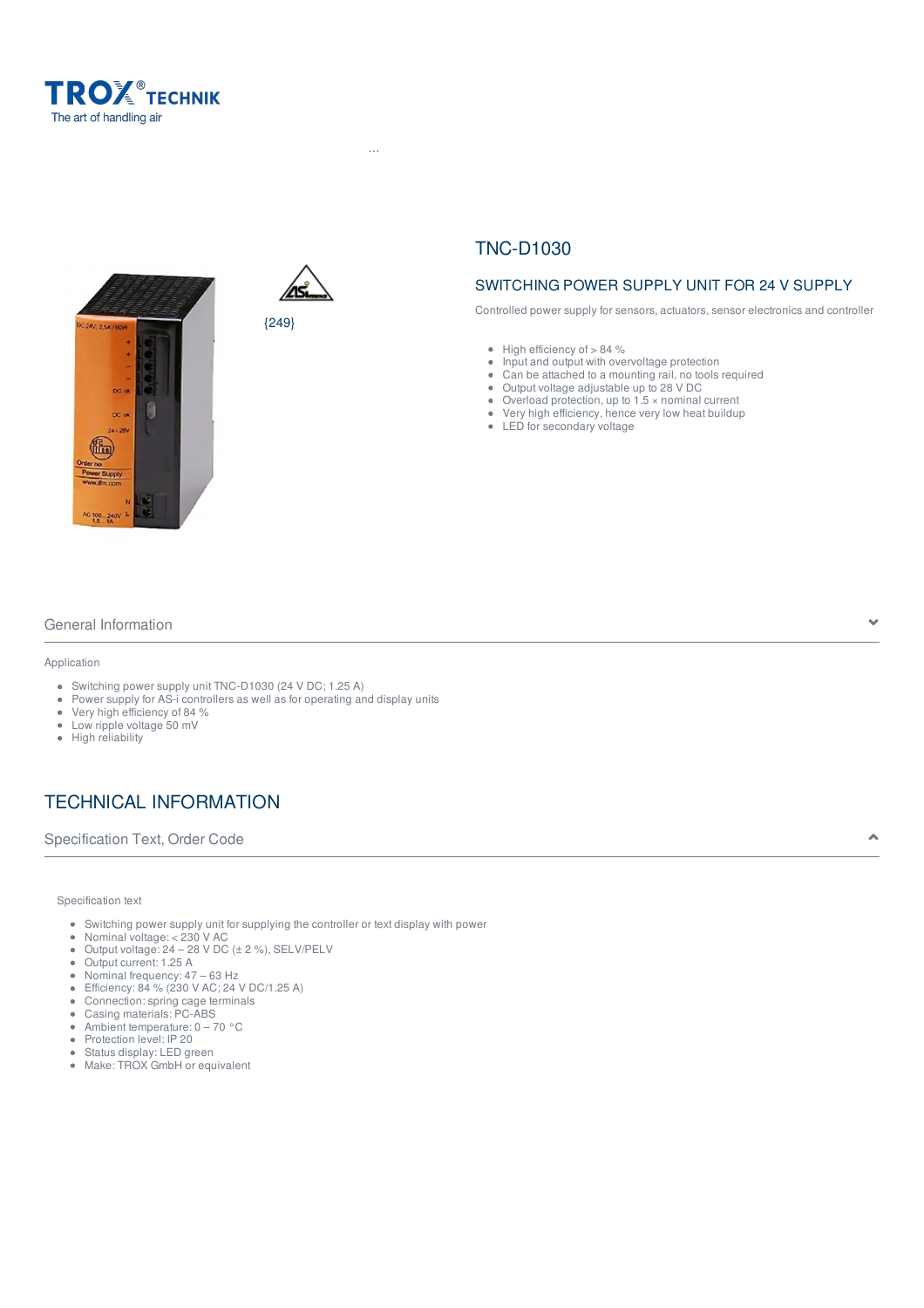

**| 1**

 $H^2$  -Products  $\mathcal{F}^2$  and  $\mathcal{F}^2$  -Protection ...  $\mathcal{F}^2$  -Troxinetic  $\mathcal{F}^2$  -Troxinetic power supply units  $\mathcal{F}^2$  -Troxinetic power supply units assumption ...

1 Type TNC-D1030 Output current 1.25 A TNC-D4011 Output current 3.3 A TNC-D4012 Output current 5 A

TNC-D4013 Output current 10 A

## TECHNICAL DATA

| Description                                    | <b>TNC-D1030</b>                  |
|------------------------------------------------|-----------------------------------|
| Output current                                 | 1.25A                             |
| <b>Nominal voltage</b>                         | $<$ 230 V AC                      |
| Input voltage range                            | $100 - 240$ V AC                  |
| Nominal frequency                              | $47 - 63$ Hz                      |
| <b>Efficiency</b>                              | 84 %                              |
| <b>TROX</b> casing                             | <b>PC-ABS</b>                     |
| Protection level                               | IP 20                             |
| <b>IEC protection class</b>                    | II (protective earth)             |
| Connection                                     | Spring cage terminals             |
| Temperature range                              | $0 - 70$ °C                       |
| Derating                                       | $2\%$ /K (> 60 °C)                |
| Output voltage                                 | 24 - 28 V DC (± 2 %) to SELV/PELV |
| Readiness delay time                           | < 255 s                           |
| Max. ripple voltage                            | $50$ mV                           |
| Mains buffering time                           | 120 ms                            |
| Short-circuit protection / overload protection | Yes (to IEC 61140)                |
| <b>EMC</b>                                     | EN 61000-6-2; EN 61000-6-3        |
| <b>LEDs</b>                                    | DC OK; 1 x LED, green             |
| Weight                                         | 278.5q                            |
| <b>Dimensions</b>                              | $90 \times 45 \times 100$ mm      |

**TNC – D1030**